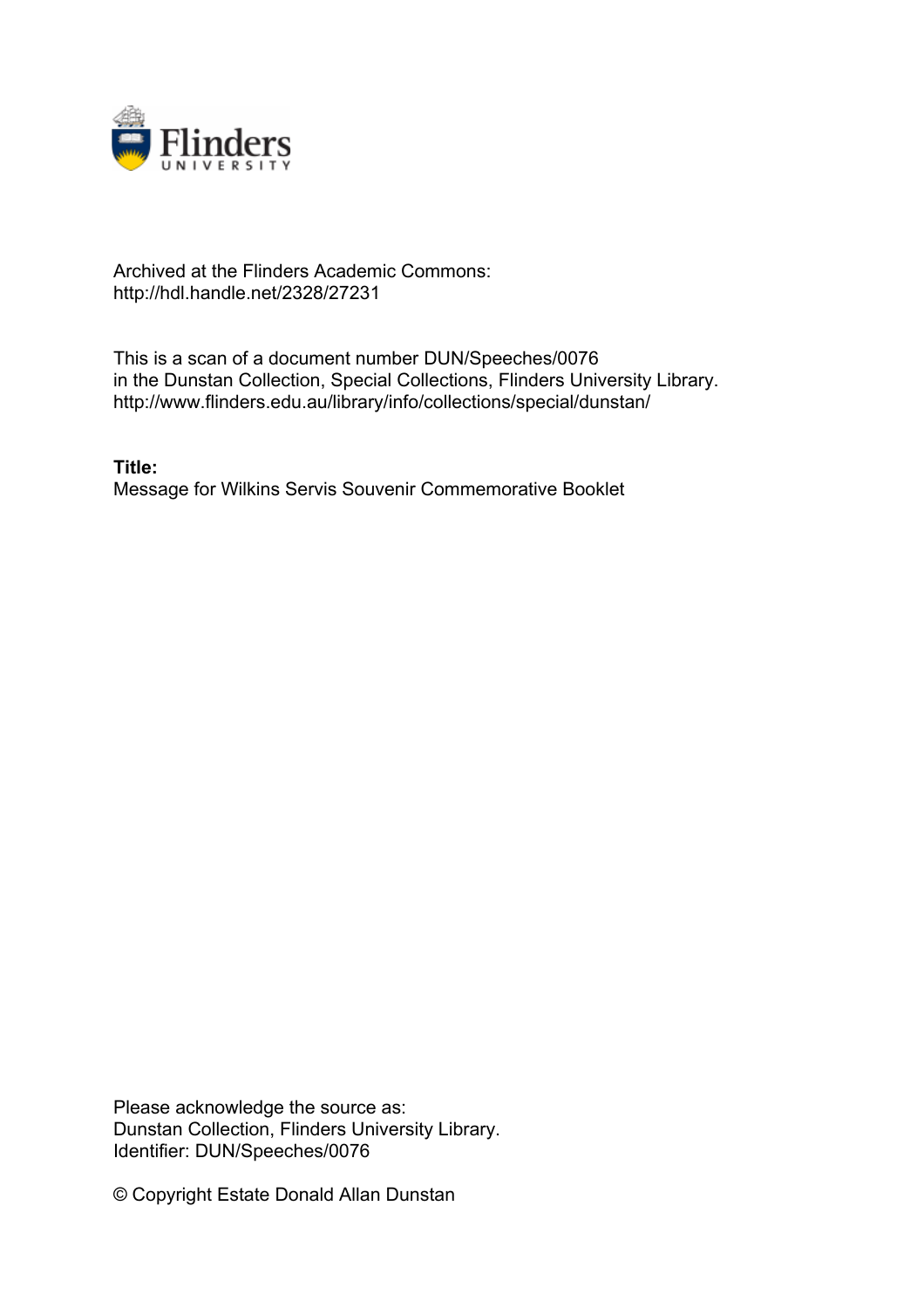$21/16/1/$ 

**26th August, 1971.** 

*Ik* 

**I am proud to welcome Wilkins Servis Pty. Ltd.,**  its management and staff to South Australia, and in **particular to Elizabeth.** 

**An industrial relocation such as this • a 84 million project « is a major step for any company to take.** 

**It reflects a high degree of confidence in this State and in Australia.** 

Like Wilkins Servis Pty. Ltd., Elizabeth is young, **but has expanded mightily.** 

**It is now the second largest city in South Australia, with a population of more than 50,000 and the fastest growth rate of any community in Australia \*** 

**In 1949 the South Australian Housing Trust bought 5000 acres of land, on which only sheep grazed and not a**  tree flourished.

**The Trust, in what was undoubtedly its greatest building project, then set out on an exercise of planned decentralisation »** 

That plan is now a still-growing actuality, Australia's **greatest fully town-planned community, with integrated housing commercial, recreation and industrial areas and facilities.** 

**Wilkins Servis Pty. Ltd. have made a major contribution to the continuing development of Elizabeth and of South Australia and I am sure they will continue to do so in the future.** 

## **PREMIER.**